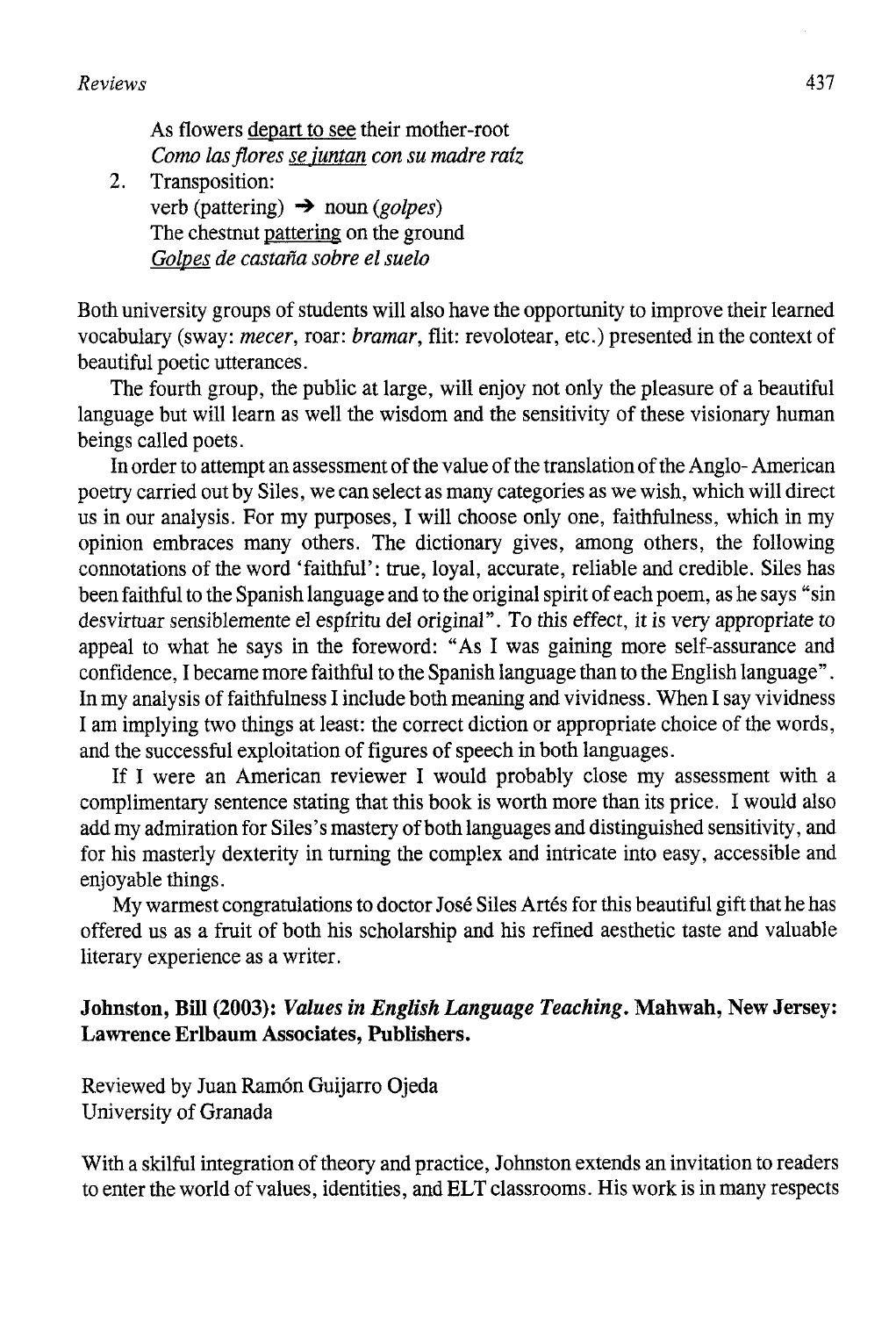unique in the field of TESOL since it speaks with eloquence to researchers, theorists, and teachers in the wider educational context.

*Valúes in English Language Teaching* aims at exploring the complex net of ELT from an axiological point of view to demónstrate that all teaching is value-laden and not just a matter of clear-cut choices. If it is understood coherently, there is something inherently novel and exploratory about an axiological approach to ELT, if only for the reason that no one teacher or learner will ever escape from valúes. Throughout the whole volume the author provides us with a comprehensive theoretical framework on the topic and outstanding examples taken from real life situations in Brazil, Poland, Japan, Thailand, Turkey, Taiwan, or the USA which render truly illustrative.

Chapter one settles the basis for an educational definition of morals and values considering the field of English Language Teaching. It focuses on the teacher as a moral agent and sets the theoretical and practical underpinnings which inform morality in the ELT classroom following authors such as Noddings or Bauman or documents like the *Universal Declaration of Human Rights.* Various moral dilemmas are presented under the headings of 'Sociopolitical context': controversy between TESOL culture and target educational cultures; 'Liberation and domination': liberation and domination are issues related to the processes involved in TESOL; and 'Foundations and fundamentalism': the respect for the right to be different clashes with the intolerance sometimes TESOL students show. He clearly states that "ELT teaching in indeed a profoundly moral undertaking" (p. 18).

Chapter two covers such relevant issues as the moral in classroom discourse (what teachers and learners say and do) and its rules and regulations, and the curricular substructure of ESL (textbooks, pronunciation, and writing). To support this idea, Johnston contends that giving priority to structures and functions is itself a form of politics that regulates students' expectations in covert ways. Special attention is paid to the role values play in textbooks as the key element to perpetúate a series of valúes by dominant and powerful publishers. The set of relations aroused by the interaction between the teacher and the institution are also analyzed as part of the myriad complex situations given by the actions and decisions taken within the classroom. The most important argument to be highlighted is that teachers find themselves constrained by their own valúes along with the multiple ways these values interact with the students' or situations' values.

Chapter three highlights the core role played by critical pedagogy in the field as a means for creating constructive politics in ELT. References are made to Freire and Giroux and many examples presented to confirm these theories. His discussion revolves around five main áreas of politic reference: the use of English in the process of globalization, the use of the English language in the advancement of technology, the education of migrants, the imposition of the English language on indigenous peoples, and language education associated with colonization processes. The view of language teaching as a moral dilemma whose ultímate goal is confronting the moral complexity and ambiguity of our teaching is not wifhout implications for the teacher. This perspective on ELT, which entails the identification of good and right things to do in any given set of circumstances, *i.e.*, "to know the right way to teach"  $(p, 21)$ , makes the teacher's task more complex than in an